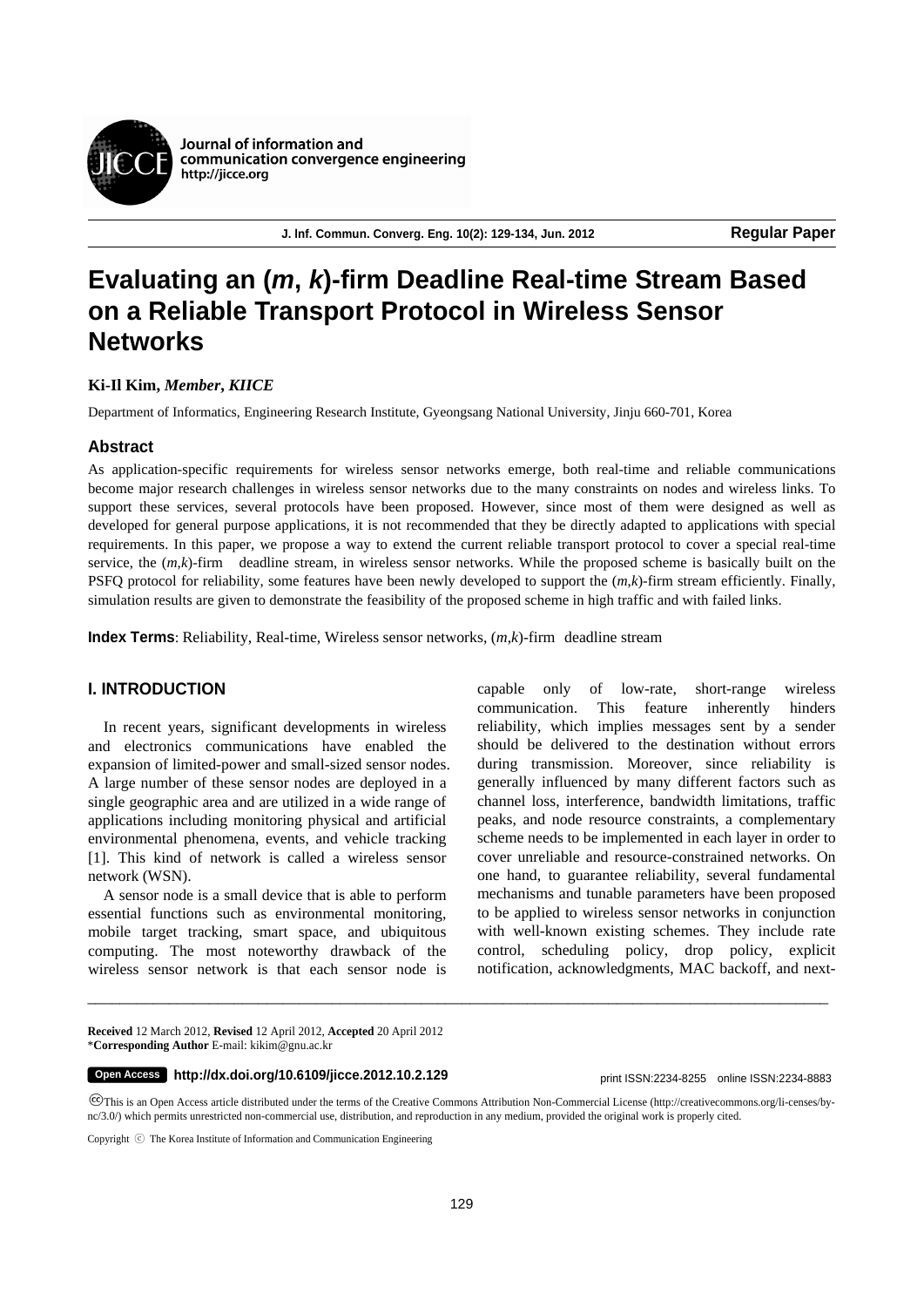hop selection. In parallel with research efforts in the transport layer, several routing protocols have been proposed to address the reliability problem.

In addition to reliability issues, real-time service has attracted researchers' interests as many applications have emerged in wireless sensor networks such as monitoring and tracking. Current research works on real-time delivery are mainly focused on a network layer approach since most of the delivery time is consumed in this layer. In this layer, two kinds of approaches have been proposed to provide real-time service. One is real-time scheduling based on priority since queuing delay is the biggest component of end-to-end delay. The other scheme for real-time communication is real time routing, which is designed to find an adequate path guaranteeing end-to-end delay.

Since reliability has been closely related to real-time service, both issues should be explored together. However, few studies have been conducted that have addressed the above problem. The main example is known as VIGILNET, which is network architecture for real-time delivery. Its main mission is tracking operations and it was developed at the University of Virginia [2]. Military operations, including real-time tracking and observation, are major targets of VIGILNET. A mathematical model and threshold partition method were proposed to meet deadlines for end-to-end delay.

Based on the results of previous research, many schemes have been proposed by adapting existing approaches to WSNs to provide both services. Their major contributions are to modify existing schemes in order to meet the constraints of sensor nodes as well as the requirements of specific applications. As a result, current approaches for real-time and reliable delivery can be considered as approaches to extending existing schemes. Therefore, they naturally have several drawbacks to be mentioned because sensor networks have specific requirements as opposed to the general requirements of previous network designs.

Motivated by the above needs, we take the (*m*,*k*)-firm deadline model [3] for WSNs. A real-time stream with the (*m*,*k*)-firm guarantee requirement demands that at least *m* out of any *k* consecutive packets in this stream must meet their respective deadlines. Two well-known examples of the (*m*,*k*)-firm stream model are video and audio streams because they are tolerant of some packet loss but sensitive to real-time delivery. The concept of (*m*,*k*)-firm is appropriate for WSNs due to the minimum throughput requirements and due to the poor wireless connectivity and bandwidth constraints on WSNs. Despite the apparent suitability of the model, to the best of the authors' knowledge, one only research work [4] has addressed this possibility before other than schemes

developed by our own research group [5, 6].

Thus, building on our previous work, the author proposes an approach to combining reliable and real-time services to support an (*m*,*k*)-firm stream in wireless multimedia sensor networks. In the proposed scheme, we combine the plum slowly fetch quickly (PSFQ) [7] approach to reliability due to its simplicity of operation and multiple operations. For real-time service using an  $(m,k)$ -firm deadline stream, the distance based priority (DBP) approach is used with real-time requirements. According to the requirements, each node determines the number of segments lost and corresponding retransmission of lost segments.

The rest of this paper is organized as follows. In section II, several studies are briefly explained. The proposed scheme will be described in section III. The performance evaluation through simulation will then be given in section IV. Finally, we draw a conclusion in section V.

# **II. RELATED WORKS**

In this section, the research work on reliable and realtime delivery is overviewed. First, PSFQ and the reliable multi-segment transport (RMST) mechanism [8] were proposed to guarantee reliability in the transport layer. In PSFQ, a segment is divided into smaller multiple segments while providing sufficient time to detect a loss over an intermediate node. Another approach, referred to as RMST, includes several reliability schemes based on automatic repeat request (ARQ) and not acknowledge (NACK). On the other hand, schemes such as adaptive rate control (ARC) [9] and event-to-sink reliable transport (ESRT) [10] have been proposed to control congestion in the transport layer. In the ESRT scheme, the domain for reliability is sectoring into four regions, which consist of uncongested subthreshold, uncongested overthreshold, congested overthreshold, and congested subthreshold. Depending on the current region, a sink provides feedback to the source directly to control congestion. The hybrid reliable routing (HRR) technique [11] is designed as to construct a hierarchical network architecture rather than a flat one under the assumption that a cluster architecture can guarantee reliability by communicating between cluster headers having more power and a higher data rate on wireless communication radio. Another receiver-oriented load-balancing and reliable routing (RLRR) [12] protocol has been proposed to achieve both load balancing and reliability for largescale WSNs. Other approaches have been proposed for developing routing protocols, which make use of either a multipath approach or a new metric suitable for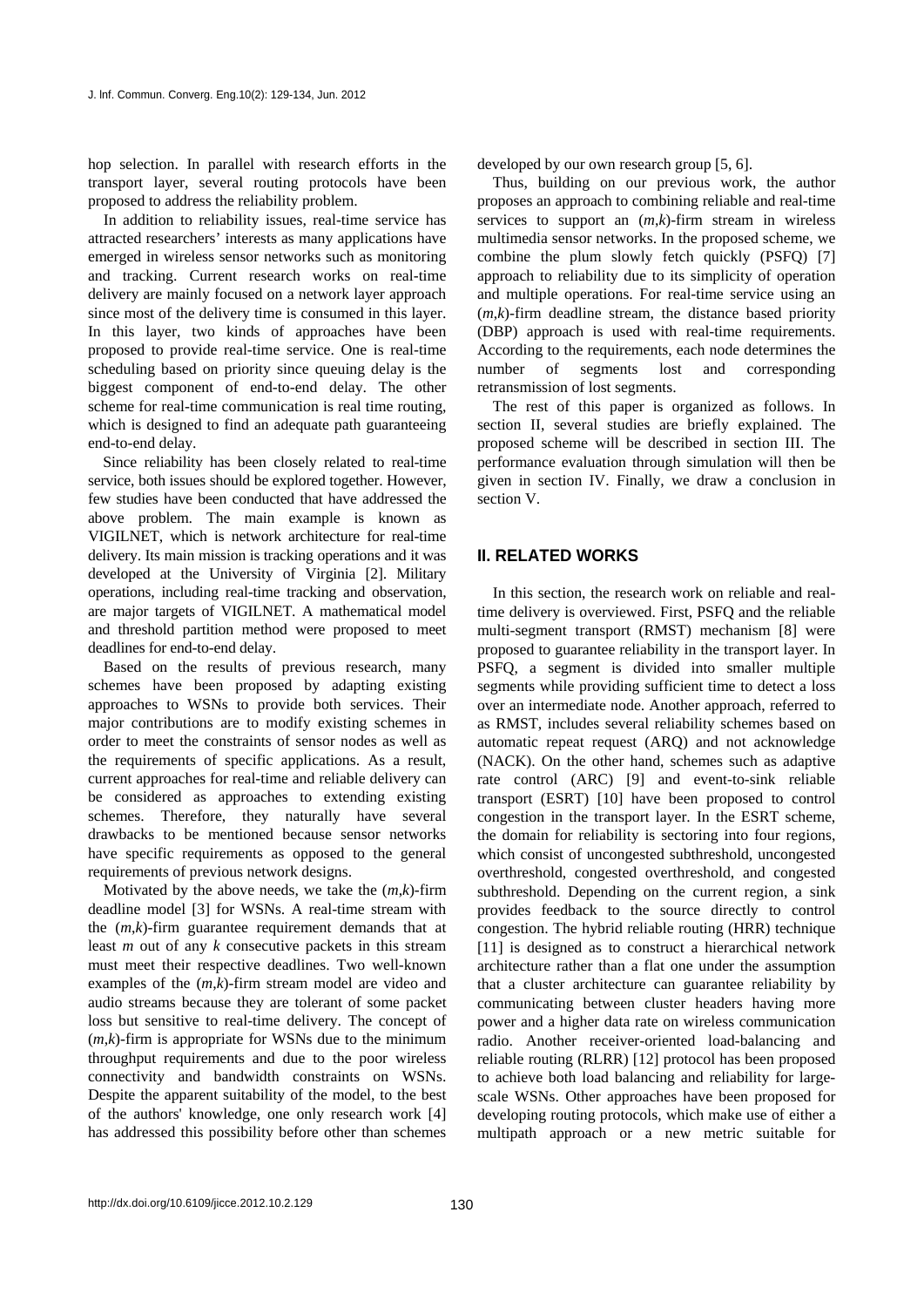reliability in wireless sensor networks. The authors in [13] presented the directed transmission routing protocol (DTRP), introducing parametric and probabilistic approaches. DTRP is a multipath proactive routing protocol specially designed for WSNs to provide improved scalability and reliability. Different from typical routing protocols, DTRP uses the beacon packet not to resolve the next hop node for the destination but to provide only the hop-count distance value between the sink and other sensor nodes. As for an approach with a new metric, the MintRoute protocol was proposed in [14]. To estimate the link quality, the average packet reception ratio is measured through periodic beacon messages and the link cost is set to this value.

SPEED [15] and Multi-Path and Multi-SPEED (MMSPEED) [16] are quality of service (QoS) based routing protocols that provide soft end-to-end deadline guarantees for real-time packets in sensor networks. Both use a geographic forwarding mechanism to route packets to the sink. SPEED ensures a network-wide speed of packet delivery for a real-time guarantee, i.e., it calculates the end-to-end delay by dividing the distance to the sink by the speed of packet delivery before making any admission decision. SPEED can also provide congestion avoidance when the network is congested. MMSPEED is an extension of SPEED; therefore, MMSPEED generalized the single network-wide speed approach of SPEED by replicating and using multiple SPEED layers that run independently of each other. For delivery timeliness, MMSPEED provides multiple network-wide packet delivery speed options for different traffic types according to their end-to-end deadlines. For QoS reliability, multipath forwarding is used to control the number of delivery paths based on the probability of reaching end-to-end. However, neither SPEED nor MMSPEED consider an energy consumption metric or the lifetime of the WSN.

In related work on the (*m*,*k*)-firm deadline stream, Ramanathan and Hamdaoui [3] proposed a scheduling policy called distance-based priority (DBP) to better service multiple real-time streams, each with its own  $(m,k)$ -firm guarantee requirement. Instead of assuming that all messages reach their destination in one hop, DBP-M [4] is extended to deal with streams in which the messages traverse more than one hop to reach their destinations, by providing a local-deadline to exploit the ability of many streams to tolerate occasional deadline misses. Although these schemes present both a scheduling and routing algorithm to guarantee real-time delivery for the (*m*,*k*)-firm stream model, to the best of our knowledge, they have only been adapted to WSNs without considering the inherent timeliness relationships between packets of multimedia streams.

# **III. PROPOSED SCHEME**

In this section, we explain the proposed scheme through the following algorithms. The proposed algorithm is based on the following assumption: that the (*m*,*k*)-firm stream requirement is achieved by guaranteeing the (*m*,*k*)-firm requirement over the respective link along the path between the source and the sink.

Algorithm 1: Procedures at the intermediate node

#### *Variables*:

- *m*, *k* : original requirements
- *DBP*( $S_x$ ): distance based priority (DBP) state of stream  $S_x$ and how many transitions are required between nonfailing and failing state
- *Ki*: required number of sending segments at node *i*
- *NACKi*: number of *NACK* messages at node *i*
- *RTi*: number of retransmitted packets at node *i*

#### *Procedures:*

For each packet on a node *i*, perform steps 1-5.

- 1. For each  $P_n$ , determine if the packet has missed its end-to-end deadline; such packets are then dropped. Otherwise, the  $DBP(S_x)$  carried on this packet is extracted.
- 2. According to PSFQ,  $P_n$  is divided into multiple segments as much as *m*.
- 3. If  $DBP(S_x) > 0$  $K_i = k$ Else  $K_i = MIN(m, k - DBP(S_i))$
- 4. Transmit *k* segments,  $S_0 S_k$
- **Step 1:** When an intermediate node receives a packet, it checks the deadline for real-time service. If the elapsed time is over the deadline, a packet is dropped. Otherwise, several variables carried on this packet are extracted.
- **Step 2**: Based on PSFQ, a packet is divided into sub-segments as much as *k*, the requirement.
- **Step 3**: If the current stream status is considered to be sufficient, the number of segments that should be delivered to next hop is set to *k*, the original requirement. This means that the minimum number of segments will be considered for the (*m*,*k*)-firm stream. Otherwise, if a stream does not meet the requirement, this packet is very critical for the requirement. Thus, a stronger and stricter requirement is given by considering the current DBP value. The smaller the DBP value a stream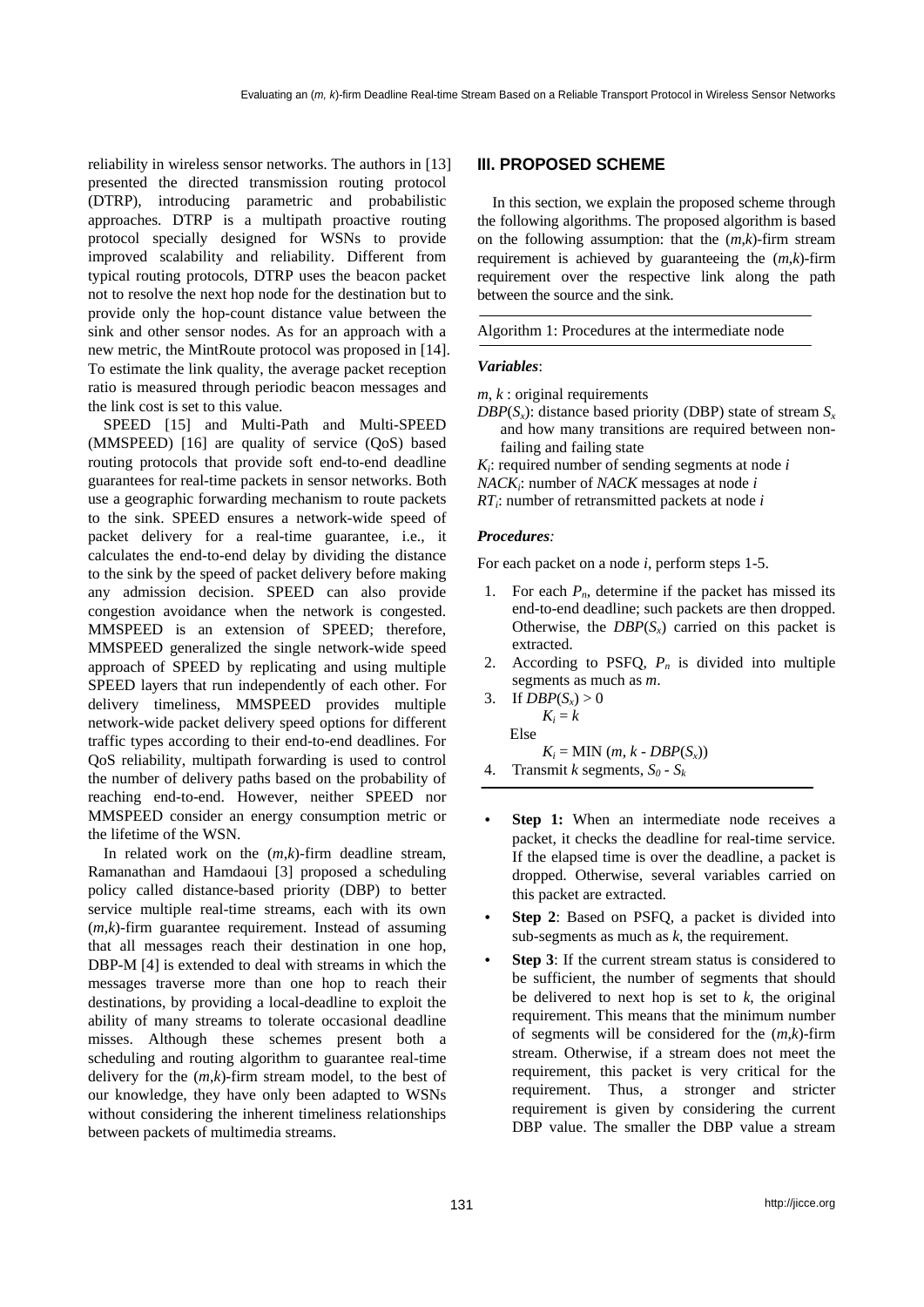has, the more packets should be delivered to next hop within the deadline. The maximum number of packets cannot exceed m packets.

**Step 4**: All of the segments are transmitted to the next hop over the link.

Algorithm 2: Deciding on retransmission

#### *Variables*:

```
S_f: the number of delivered segments, initially f = 0 and
ranging from 0 to m
```
 $nackNo<sub>f</sub>$ : lost segments with sequence number *k* 

### *Procedures*:

1. If the *NACK* message with  $nackNo<sub>f</sub>$  is received while  $(S_f < nackNo_f)$  $S_f = S_f + 1$ 

2. If  $S_f > K_i$ Purge(S*f*) Send S*f+1* Else

Retransmit the S*nackNof*

Based on the basic operational functions in PSFQ, a segment will be recovered in a hop-by-hop manner. Algorithm 2 shows how a *NACK* message is dealt with for the lost segment. Since the sequence number of the *NACK* message is accumulative, the variable increases by the lost sequence number.

The main function of (*m*,*k*)-firm is accomplished by Step 2. If the sequence number is larger than the required packets for node *i*, all messages with a sequence number less than  $nackNo<sub>f</sub>$  are removed from the buffer. Also, the messages with the next sequence number are transmitted rather than S*nackNof.* Since this case indicates that the (*m*,*k*) firm requirement is already met by the messages already sent, the lost segment is not retransmitted. Instead, the next segment with sequence number  $S_{f+1}$  is transmitted. Otherwise, if the number of packets is not sufficient for the  $(m,k)$ -firm requirement, the lost segment is immediately retransmitted to meet the requirement.

# **IV. PERFORMANCE EVALUATION**

# *A. Simulation Model and Environment*

In order to evaluate the performance of our proposed algorithm, we conducted simulations in Qualnet. We implemented our code in the Qualnet simulator [17] for diverse simulations. The simulation parameters and each

protocol variable are described as follows. Our simulation modeled a network of 100 nodes placed randomly within a 1,000 m  $\times$  1,000 m area. The radio propagation range for each node was 100 meters and the channel capacity was 250 kbps. General carrier sense multiple access (CSMA) was used for medium access control (MAC) protocols and the two-ray model was used for propagation models to reduce the effect of the MAC and physical protocol. The application used for the proposed simulation was SURGE, which reports the sensing information at a predetermined rate. Unless otherwise specified, the mean period of a stream is 50 ms inter-arrival time between packets. The simulation parameters were derived from the sQualnet model [18], which was obtained from a datasheet in the MICA2 motes. The MICA2 has a CC2420 radio chip, which is made by ChipCon (Oslo, Norway) and is ZigBee compliant. It operates in the 2.4 GHz band and has a link capacity of 250 kbps using a spread spectrum and offset quadrature phase-shift keying (OQPSK) modulation for tolerance to interference. The CC2420 has a maximum outdoor range of 125 m with a maximum current draw of 17.4 mA (0 dBm). These ranges are based on the reception strength threshold. In this way, the simulation model is compliant to the actual sensor network model.

Each simulation was executed for 20,000 seconds. Multiple runs with different seed numbers were conducted for each scenario and the data obtained was averaged over those runs. Furthermore, the 95% confidence intervals of the mean were computed. A simulation was conducted to determine whether the proposed scheme could guarantee the (*m*,*k*)-firm requirement due to quick packet recovery and decision for retransmission with a given traffic status.

The deadline for the real-time packet on each node is set to average-link-delay  $\times$  number of shortest hops, respectively. The average-link-delay was computed by conducting several simulation scenarios. The first experiment evaluated the performance of a proposed scheme in the point of dynamic failure probability. Dynamic failure is said to the case when fewer than m out of any k packets meet their deadline. Thus, dynamic failure probability is represented as what percent of packets are delivered while meeting the (*m*,*k*) requirement. For this comparison, we adapt two different applications with (2,2)-firm and (2,4)-firm streams.

### *B. Simulation Results and Analysis*

In Fig. 1, we evaluated the performance, specifically, how much real-time traffic was delivered within the deadline. The x-axis represents the amount of background SURGE traffic and the y-axis, the dynamic failure probability, while the 22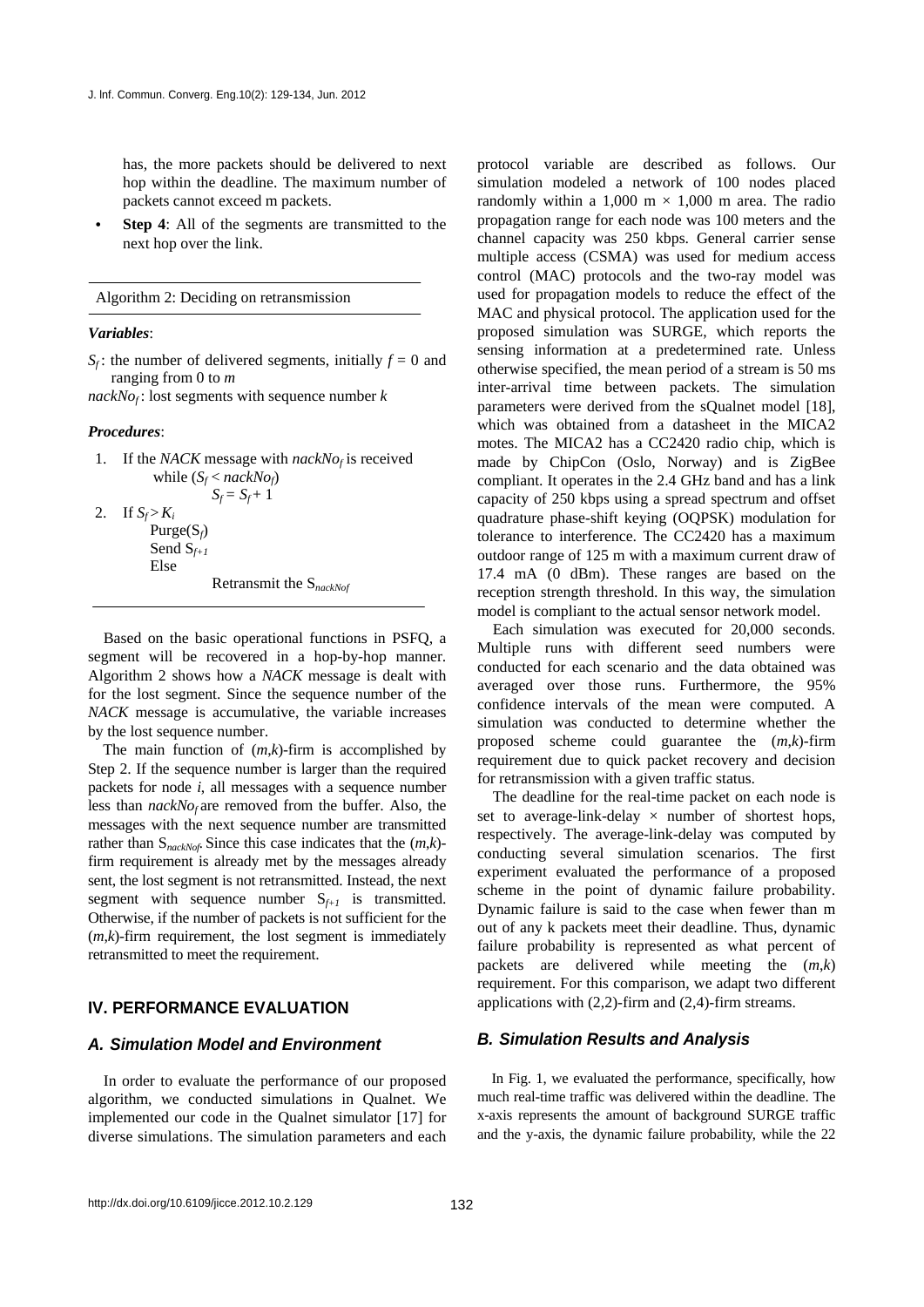indicates the (2,2)-firm stream and the 24, the (2,4)-firm one. As shown in Fig. 1, the proposed scheme derives the acceptable performance from the dynamic failure probability. However, the failure probability increases as the amount of background traffic increases. In particular, the (2,2)-firm stream shows a higher failure probability because any lost packet affects the dynamic failure probability. On the other hand, the (2,4)-firm stream is tolerant of some lost packets.



**Fig. 1.** The percentage of packets within deadline as a function of increased traffic.

The main reason for the acceptable performance results from two properties, hop-by-hop recovery and decisions using the current DBP value. First, hop-by-hop recovery can reduce the failure of passing the deadline. Like current network systems, if the reliability is guaranteed by an endto-end approach, a long delay is too likely. Moreover, this long delay is not suitable for real-time service so a hop-byhop approach in PSFQ is a good solution for real-time service. Secondly, the DBP value can contribute to preventing congestion by selecting the segment that should be retransmitted or ignored according to the current status. This feature makes additional control of the traffic so it can improve the dynamic failure probability compared to current traffic features.



**Fig. 2.** The percentage of packets within deadline as a function of the failure of links.

Another simulation was conducted to evaluate the performance of the proposed scheme as a function of number of link failures. In Fig. 2, the x-axis indicates the number of links in a failing state. The dynamic failure probability increases as the number of failed links increases. A failed link can hinder successful packet delivery in the middle of transmission. However, hop-by-hop recovery as well as operation with the DBP value contributes to maintaining an acceptable failure probability. If the proposed scheme were to be developed without any basis on previous work, the simulation results would be very different. However, the recovery scheme in PSFQ is very resistant to failure, and the (*m*,*k*)-firm stream also benefits by this property.

## **V. CONCLUSION**

In order to support real-time service in wireless sensor networks, several solutions have been proposed in the research literature. However, due to high complexity, it has not been easy to employ them in real environments. Also, there has been no consideration for an application-specific requirement. In this paper, we developed a new real-time protocol based on a scheme for reliability under the basic assumption that real-time service is greatly affected by reliability. For the application-specific model, we introduced the (*m*,*k*)-firm deadline stream, which is regarded as a very appropriate model for wireless sensor networks.

Based on basic operation and hop-by-hop recovery, we extend with the application of the (*m*,*k*)-firm stream to wireless sensor networks. The requirements are dynamically adjusted according to the current traffic status. This strategy can control the retransmission so eventually traffic is managed accordingly. Simulation results demonstrate that the proposed scheme results in lower dynamic failure probability.

Related to this work, the dynamic scheduling algorithm will be applied to produce better performance. Also, more studies of real-time service will be carried out through various topologies as well as adjustable parameters to determine the strengths and weaknesses of the proposed protocol.

# **ACKNOWLEDGMENTS**

This research was supported by Basic Science Research Program through the National Research Foundation (NRF) of Korea funded by the Ministry of Education, Science and Technology (2012-0001761) and the Ministry of Knowledge Economy (MKE), Korea, under the Information Technology Research Center (ITRC) support program supervised by the National IT Industry Promotion Agency (NIPA; NIPA-2012- H0301-12-3003).